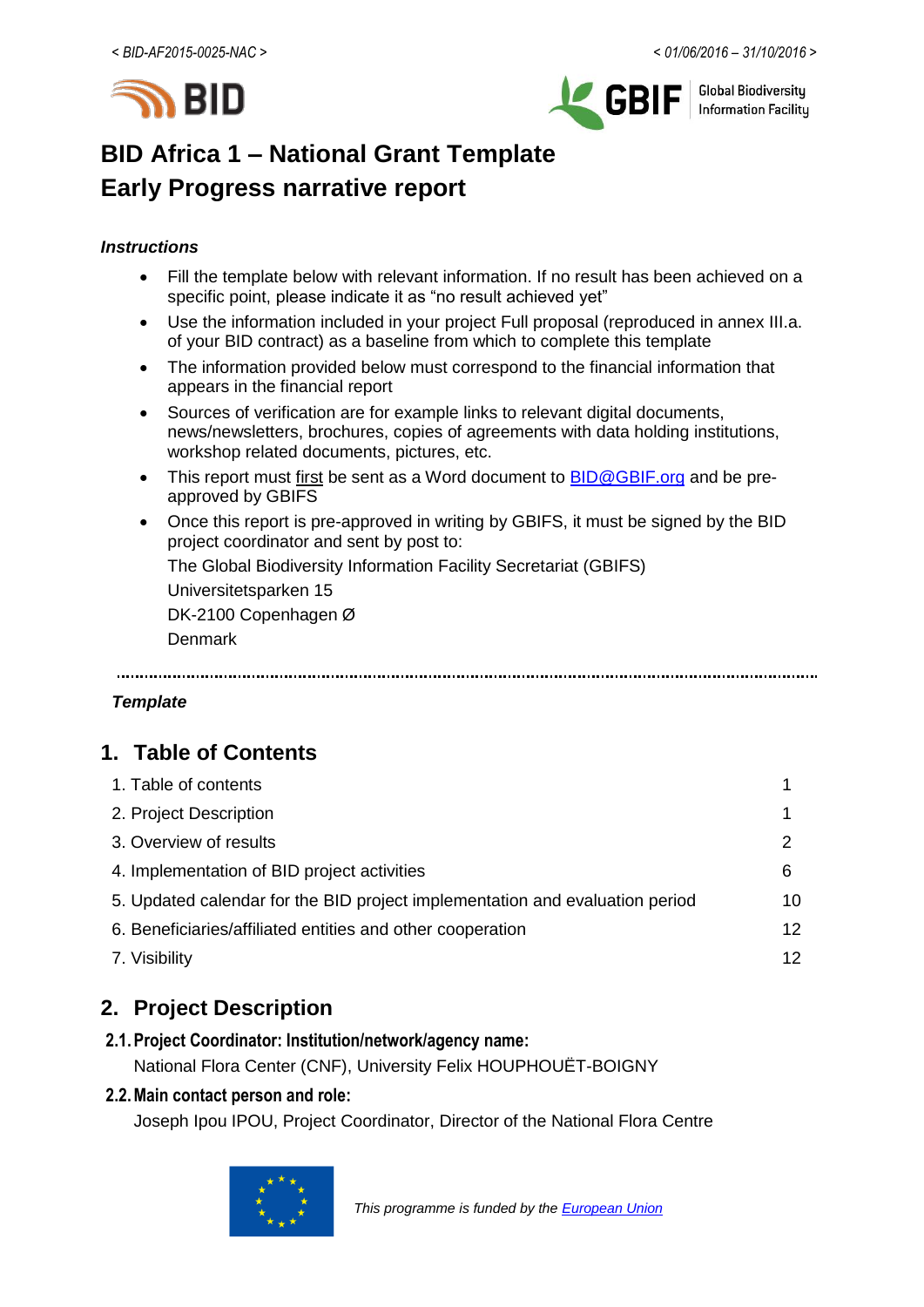



# **2.3.BID proposal identifier:**

BID-AF2015-0025-NAC

# **2.4.Project title:**

Evaluation and development of a funding mechanism and efficient management of data on plant biodiversity in Côte d'Ivoire (Ivory Coast)

## **2.5.Start date and end date of the reporting period:**

1 June 2016- 30 October 2016

# **2.6.Country in which the activities take place:**

Côte d'Ivoire (Ivory Coast)

# **3. Overview of results**

## **3.1.Executive summary**

*Give a short summary of the activities implemented and the outcomes of the project for the reporting period (no more than ½ page)*

After the first funds allocation on June 13, 2016, the project activities were started from July 2016. Accordingly, a semestral activities plan, from July to December 2016, was developed, including preliminary activities, project launch, inventory of bio-floristic data holding structures and stakeholders training. Thus, three meetings between partners on framing and reframing took place to validate the first semestral activities. Subsequently, the material was acquired to start the first activities. The launching workshop was organized. Furthermore, a representative of the project attended a capacity building workshop on mobilizing biodiversity data organized by GBIF. Data Cleanup and digitization activities has begun.

#### **3.2.Progress against expected milestones: Expected milestones/activities Completed? Yes/No Explanatory notes | Sources of verification** Completed capacity self-assessment questionnaire for national biodiversity information facilities [\(www.gbif.org/resource/82277\)](http://www.gbif.org/resource/82277). Yes Currently, Côte d'Ivoire does not have a node. Actions are undertaken to approach university and departmental authorities for the accession of the Ivory Coast to GBIF. BID@gbif.org At least three national data publishing institutions are registered with GBIF.org For registered data publishers see: <http://www.gbif.org/publisher/search> Yes CNF, IBAAN and UJLOG are registered www.gbif.org/publishingdata/requestendorsement#/eoi/submitted At least one person from the project team has completed the certification process following the first BID Capacity Enhancement workshop Yes First BID Capacity Enhancement Workshop, Kigali, Rwanda

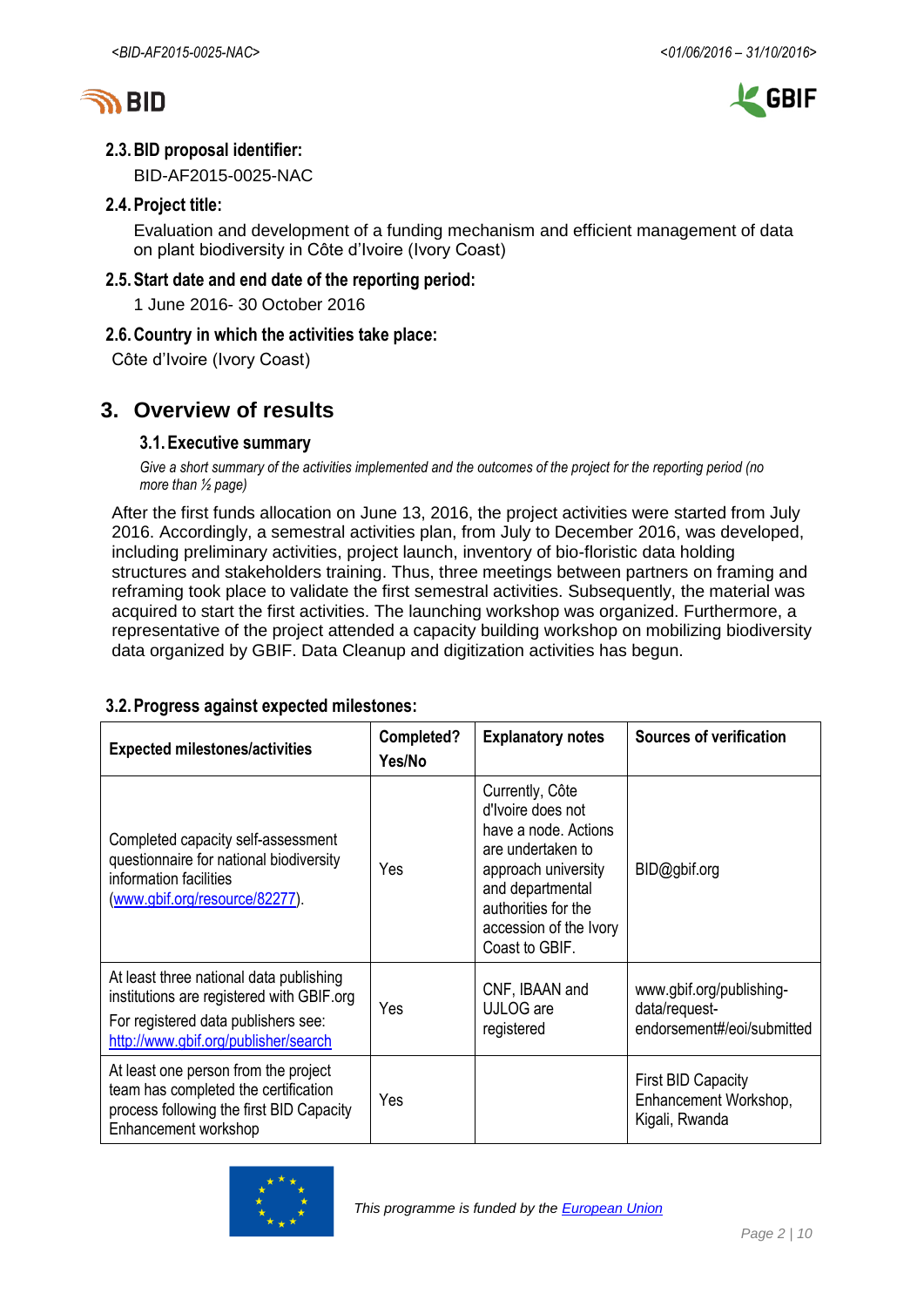



| Knowledge dissemination activities have<br>been scheduled following the first BID<br>Capacity Enhancement workshop | No | In préparationin |  |
|--------------------------------------------------------------------------------------------------------------------|----|------------------|--|
|--------------------------------------------------------------------------------------------------------------------|----|------------------|--|

# **3.3.Datasets published on GBIF.org**

*If the dataset is not yet published, please indicate the name of the institution that is expected to host the data when published in the column "DOI or URL/Planned hosting institution". Add as many rows as needed.*

| <b>Dataset title</b>                                | <b>Publishing</b><br>institution | <b>DOI or URL/Planned</b><br>hosting institution | Date/expected<br>date of<br>publication | <b>Explanatory</b><br>notes                                                                                                    |
|-----------------------------------------------------|----------------------------------|--------------------------------------------------|-----------------------------------------|--------------------------------------------------------------------------------------------------------------------------------|
| <b>Herbarium Occurences</b><br><b>CNF</b>           | <b>CNF</b>                       | <b>CNF</b>                                       | 31 May 2017                             | Any available<br>data will be<br>completed, clean<br>up and<br>standardized<br>according to<br>GBIF, before any<br>publication |
| <b>Herbarium Occurences</b><br><b>CSRS</b>          | <b>CSRS</b>                      | <b>CNF</b>                                       | 31 May 2017                             | Any available<br>data will be<br>completed, clean<br>up and<br>standardized<br>according to<br>GBIF, before any<br>publication |
| <b>Herbarium Occurences</b><br><b>IBAAN</b>         | <b>IBAAN</b>                     | <b>CNF</b>                                       | 31 May 2017                             | Any available<br>data will be<br>completed, clean<br>up and<br>standardized<br>according to<br>GBIF, before any<br>publication |
| <b>Herbarium Occurences</b><br><b>UJLOG</b>         | <b>UJLOG</b>                     | <b>CNF</b>                                       | 31 May 2017                             | Any available<br>data will be<br>completed, clean<br>up and<br>standardized<br>according to<br>GBIF, before any<br>publication |
| Herbarium occurrences in<br>structures holding data | <b>CNF</b>                       | <b>CNF</b>                                       | 31 December<br>2017                     | Surveys to obtain<br>data have not yet<br>started.                                                                             |

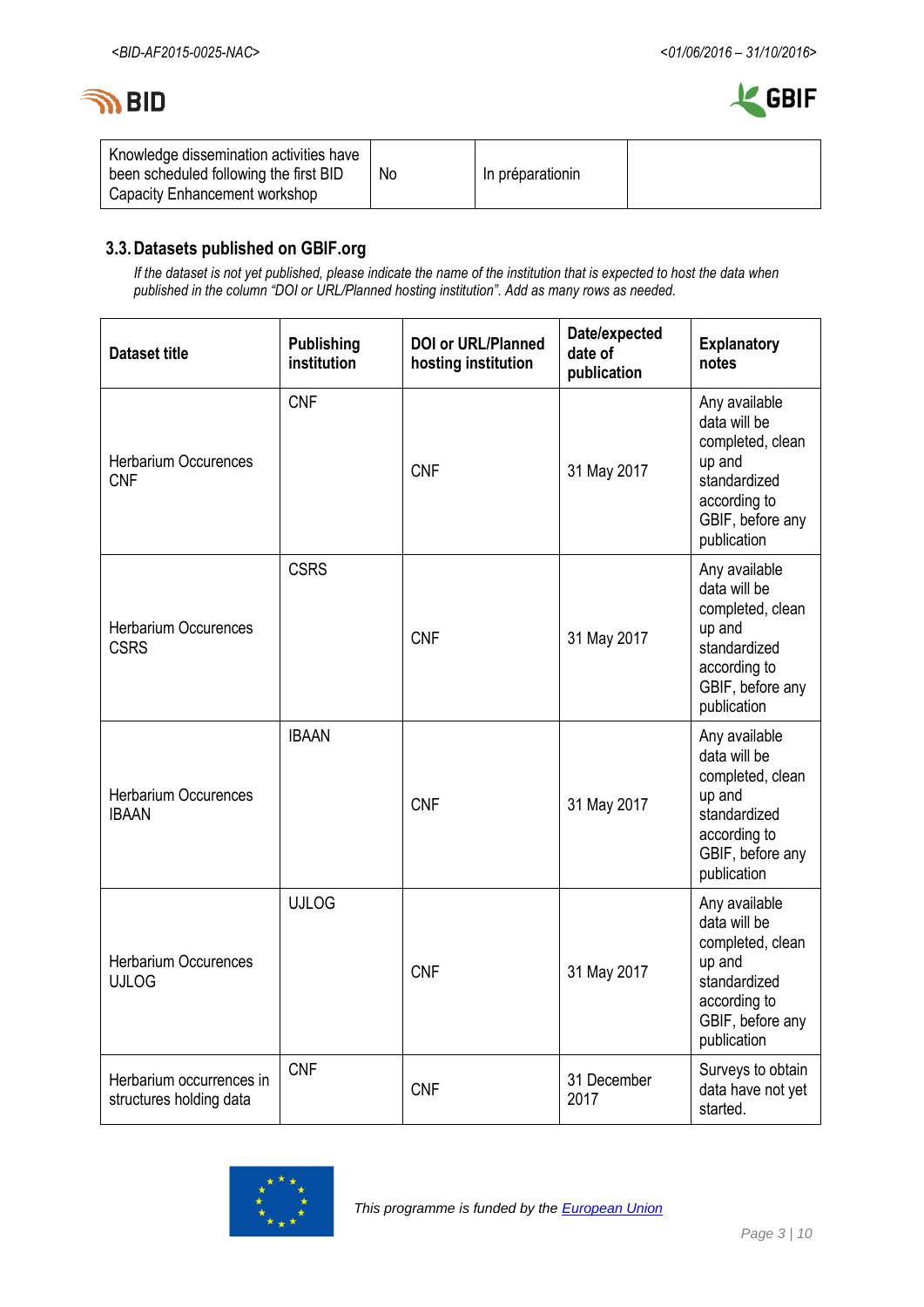



## **3.4.Examples of use of biodiversity data available through GBIF**

*Use the table to document use or planned use of data available through GBIF as part of your project. Please provide the DOI for datasets published on GBIF or data downloaded from GBIF in the "Dataset" column. Briefly describe how the data have been used or are planned to be used in the "Data use" column (ca. 50 words). Provide the date or approximate time frame in months for the use or planned use in the "Date/time frame" column. Please provide links to any documents or webpages documenting the use in the "Sources of verification" column. Add as many rows as needed.*

| <b>Dataset</b>                         | Data user                              | Data use                                                            | Date/time<br>frame | Sources of<br>verification | <b>Notes</b> |
|----------------------------------------|----------------------------------------|---------------------------------------------------------------------|--------------------|----------------------------|--------------|
| Species with<br>special status         | Botanists,<br>researchers,<br>students | Diversity, density, mode of<br>operation and location of<br>species | report             |                            |              |
| Valuation of<br>species of<br>interest | Researchers,<br>Botanists,<br>students | Diversity, density, mode of<br>operation and location of<br>species | End 2017           | report                     |              |

#### **3.5.Events organized as part of the project**

*List all the events that have been organized as part of your project. Please provide links to any documents or webpages documenting the use in the "Sources of verification" column. Add as many rows as needed.*

| <b>Full title</b>                                                                                        | <b>Organizing institution</b> | <b>Dates</b>         | Number of<br>participants | Sources of<br>verification |  |  |
|----------------------------------------------------------------------------------------------------------|-------------------------------|----------------------|---------------------------|----------------------------|--|--|
| Meeting                                                                                                  | CNF/UJLOG/CSRS/IBAAN          | 16 June 2016         | 06 persons                | Meeting report             |  |  |
| Meeting                                                                                                  | CNF/UJLOG/CSRS/IBAAN          | 9 July 2016          | 6 persons                 | Meeting report             |  |  |
| Meeting                                                                                                  | CNF/UJLOG/CSRS/IBAAN          | 27 July 2016         | 04 persons                | Meeting report             |  |  |
| Project launching<br>workshop                                                                            | CNF/UJLOG/CSRS/IBAAN          | 17 August<br>2016    | 42 persons                | Workshop report            |  |  |
| <b>Capacity Building</b><br>Workshop in BID-<br>Mobilization data on<br>Biodiversity                     | <b>GBIF</b>                   | 22-25 August<br>2016 | 23 persons                | Mission report             |  |  |
| Meeting of GBIF<br>projects Coordinators<br>in Côte d'Ivoire with<br>the Research DG of<br>Côte d'Ivoire | CNF/UNA                       | 28 September<br>2016 | 03 persons                | Report                     |  |  |
| Visit of herbarium of<br><b>IBAAN</b>                                                                    | CNF/UJLOG/CSRS/IBAAN          | 11 October<br>2016   | 03 persons                | Visit report               |  |  |
| consortium / CSRS<br>meeting                                                                             | CNF/UJLOG/CSRS/IBAAN          | 20 October<br>2016   | 04 persons                | Report                     |  |  |
| Visit of herbarium of<br><b>CSRS</b>                                                                     | CNF/UJLOG/CSRS/IBAAN          | 25 October<br>2016   | 06 persons                | Photos                     |  |  |

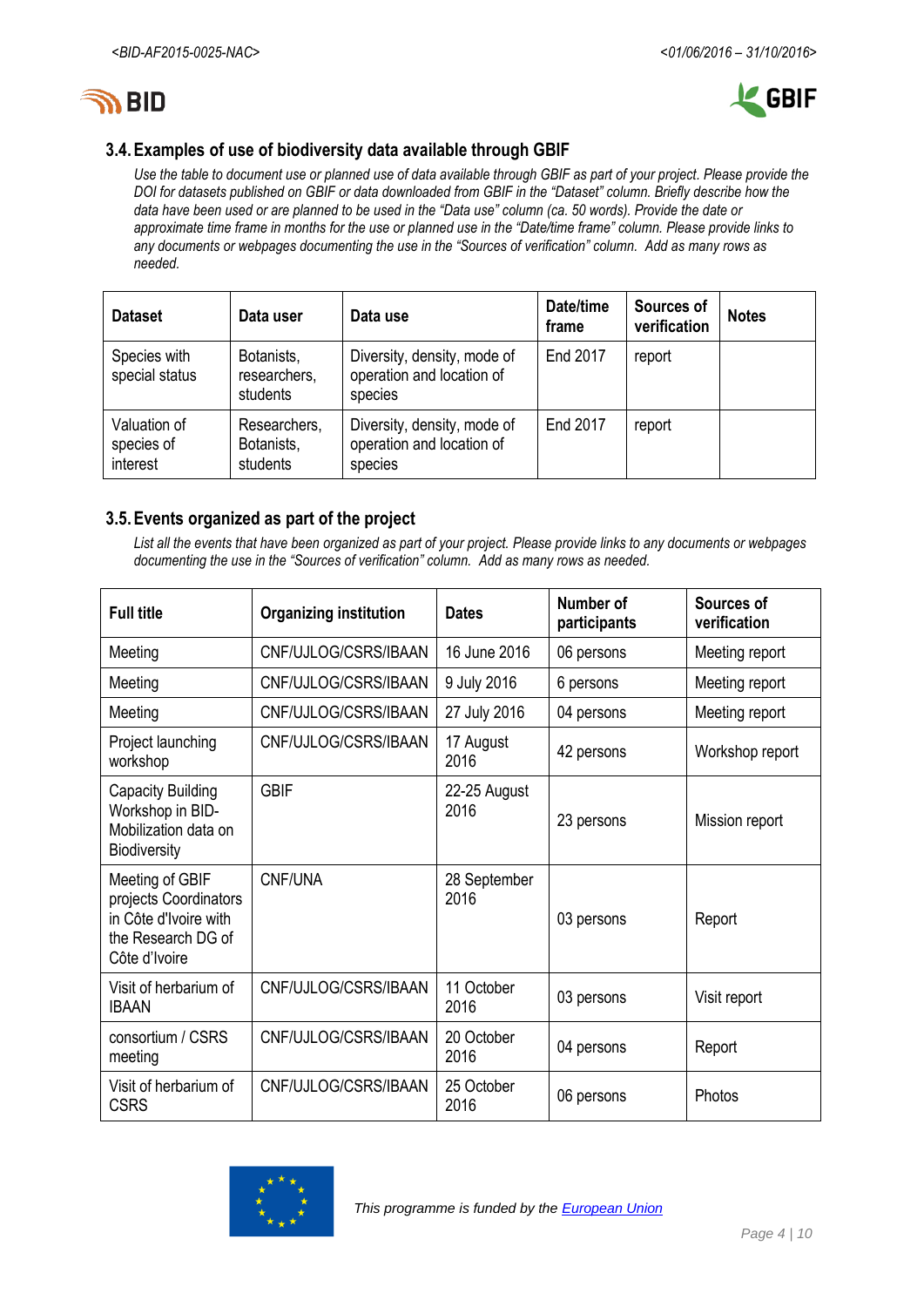



# **4. Implementation of BID project activities**

*Refer to section 2.2 "Deliverables, activities and reporting criteria" in your BID full proposal. Provide updates on each of the activities using the reporting criteria and other sources of verification as appropriate. Sources of verification are for example links to relevant digital document, news, newsletter, brochures, copies of agreements with data holding institutions, workshop related documents, pictures, etc.*

### **4.1.Goal 1: Establish or strengten national biodiversity information facility**

#### *Activity 1 name: Establishment of a partnership*

### **Description of any implementation during the reporting period**

The preliminary phase of partnership establishment in the project involved an invitation of 27 structures susceptible to have floristic data, during the project launching workshop. During the workshop held on August 17, the project was presented both in plenary and in committee sessions. The reflections undertaken with structures included two major axes. The first concerned the capitalization and dissemination strategies of floristic data. The second was on the efficient management strategies of floristic data. A listing of investigation, addressed to the structures holding data, has previously been developed to identify the information to be collected from them

#### **Sources of verification**

TDR workshop, invitation letter, workshop report, survey sheet, photos

### *Activity 2 name: Training in bio-floristic data requirements*

#### **Description of any implementation during the reporting period**

BID Capacity Building Workshop on data mobilization on biodiversity was held for a week in Kigali, Rwanda. Started on 22 August, it ended August 25, 2016. During the workshop, several training modules were taught including planning a digitization project, the digitization of biodiversity data, treatment, shaping and processing of data and the publication of data with the Integrated publishing Toolkit (IPT)..

#### **Sources of verification**

Invitation letter to the workshop, brochure, photos, mission report

## *Activity 3 name: Training in the drafting of a policy brief*

#### **Description of any implementation during the reporting period**

Activity to begin in the second semester.

#### **Sources of verification**

Project activities timing.

#### *Activity 4 name: Drafting of policy brief*

**Description of any implementation during the reporting period** Activity to begin in the second semester.

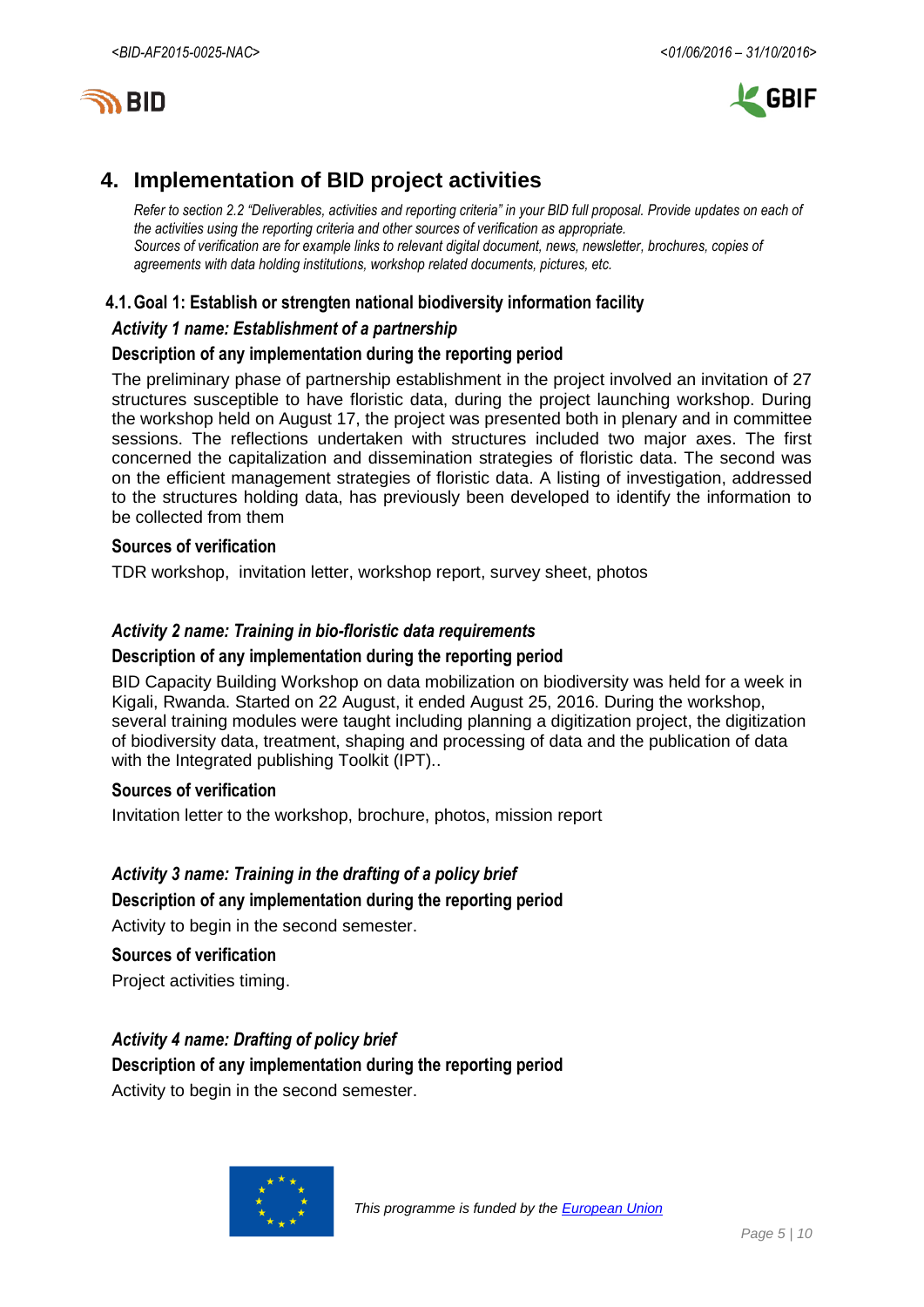



**Sources of verification** Project activitiies timing.

# **4.2.Goal 2: Increase available biodiversity data, within and beyond the grant period** *Activity 1 name: Inventory of plant species*

**Description of any implementation during the reporting period**

This activity will start in the second semester

**Sources of verification**

Project activities timing

# *Activity 2 name: Inventory and digitization of herbarium plants*

### **Description of any implementation during the reporting period**

This activity started with the herbaria of the National Centre of Floristic (CNF) and the Botanical Institute Ake-Assi of Andokoi (IBAAN). In the CNF, an audit of the herbarium was realized. Thus, all mounted herbarium units were cleaned and all information (recording date, family, cabinet number, column, row, sheet number, name of the species, number of specimen, state, phenology, location of collection, harvest date, name of the collector and harvesting number) on all herbarium labels have been recorded using Microsoft Excel. This activity has resulted in a raw database of the samples number of the herbarium. At IBAAN, non-mounted samples in newspapers papers were cleaned, processed and sorted out to keep only those in good condition. The selected specimens were disinfected to avoid insect damage or mold with disinfectant and placed in herbaria papers for their storage. The information on herbarium labels were also recorded with Microsoft Excel to create the raw database of this herbarium. These activities will continue at the herbarium of the Swiss Centre for Scientific Research (CSRS) and University Jean Lorougnon Guédé (UJLoG) for the second semester.

#### **Sources of verification**

Report

#### *Activity 3 name: Creation of floristic database*

**Description of any implementation during the reporting period**

This activity will start during the second semester.

#### **Sources of verification**

Project activities timing.

## *Activity 4 name: Drafting of data papers*

**Description of any implementation during the reporting period**

This activity will start during the second semester

#### **Sources of verification**

Project activities timing

*[Add as many activities as given in your full proposal under "Deliverables, activities and reporting criteria" for goal 2]*

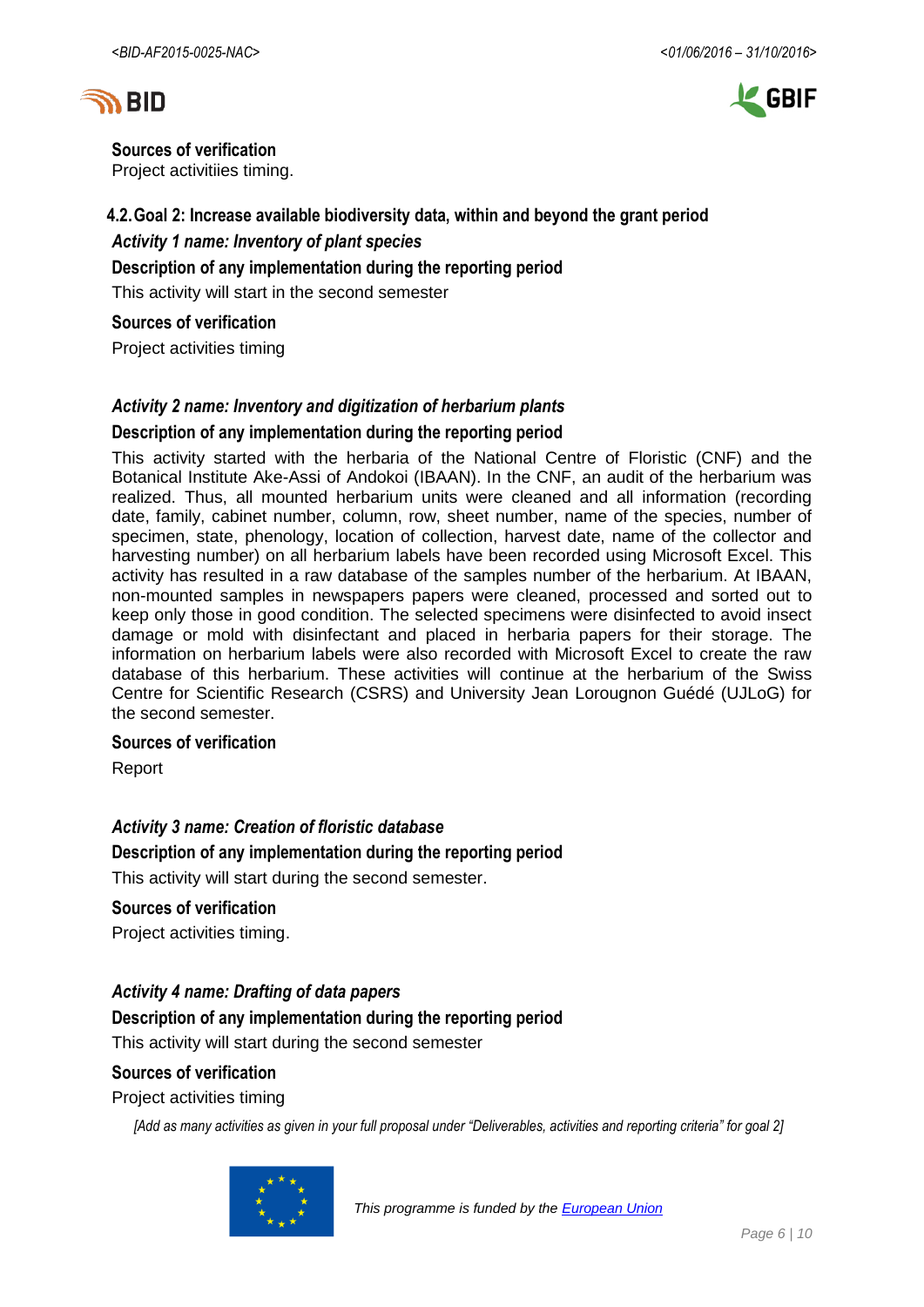



# **4.3.Goal 3: Apply biodversity data in response to naional priorities** *Activity 1 name: Training in and management of the mobilization of data* **Description of any implementation during the reporting period** This activity will start during the second semester

#### **Sources of verification**

Project activities timing.

### *Activity 2 name: Inventories of structures*

### **Description of any implementation during the reporting period**

After different meetings between project partners, 27 structures were identified. By mail, these structures were invited to the project launching workshop to be informed about this. The inventory will continue during the second half with the investigation that will be conducted in these structures.

#### **Sources of verification**

Invitation letter, TDR workshop

### *Activity 3 name: Creation of platforms*

#### **Description of any implementation during the reporting period**

This activity will start during the second semester

#### **Sources of verification**

Project activities timing.

## *Activity 4 name: Writing and posting of reports*

#### **Description of any implementation during the reporting period**

Three meeting , one workshop report and one mission report were written. 3 reports of partners' visits were made.

# **Sources of verification**

Reports

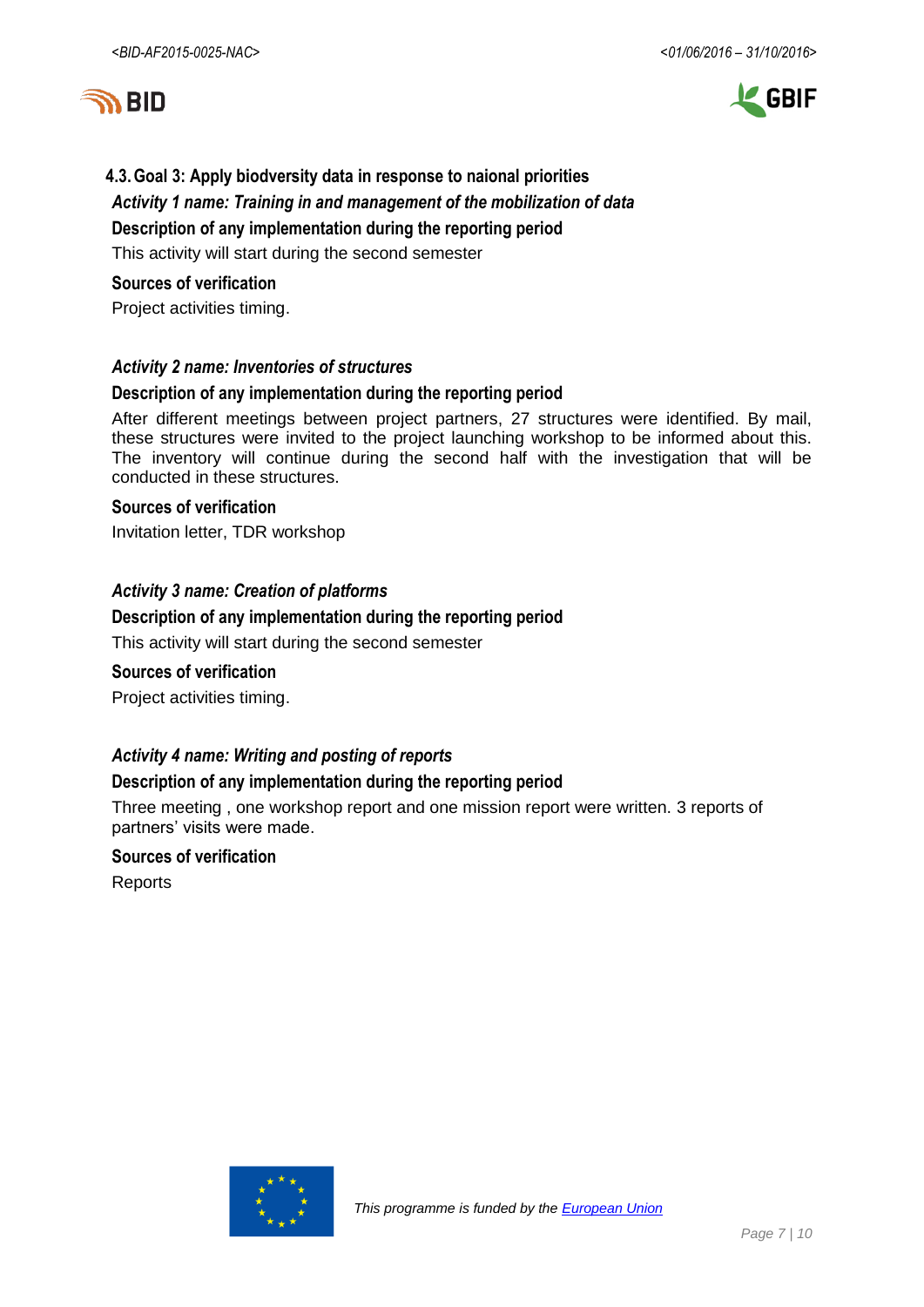



# **5. Updated calendar for the BID project implementation and evaluation period**

*The calendar should be completed in the same way as in the Full Project Proposal, but should include any expected changes. Provide reasons for any expected changes in section 5.1 'Explanatory Notes'.*

| Implementation period (maximum 24 months, starting 1 June 2016 at the earliest) |  |                |                                                |                           |                 |                 |                           |                           |                  |                  |   |         |   |                 |                  |                  |              |                                     |                           |         |   |                      |   |   |              |
|---------------------------------------------------------------------------------|--|----------------|------------------------------------------------|---------------------------|-----------------|-----------------|---------------------------|---------------------------|------------------|------------------|---|---------|---|-----------------|------------------|------------------|--------------|-------------------------------------|---------------------------|---------|---|----------------------|---|---|--------------|
| Implementation period start date and end date<br>(dd/mm/yy)                     |  |                | Startdate: 1 June 2016; end date: 30 June 2018 |                           |                 |                 |                           |                           |                  |                  |   |         |   |                 |                  |                  |              |                                     |                           |         |   |                      |   |   |              |
| <b>Activity</b>                                                                 |  | $\overline{2}$ | 3 <sup>1</sup>                                 | $\overline{4}$            | $5\phantom{.0}$ | $6\overline{6}$ | $\overline{7}$            | 8                         | 9                |                  |   |         |   |                 |                  |                  |              | 10 11 12 13 14 15 16 17 18 19 20 21 |                           |         |   | $22 \mid 23 \mid 24$ |   |   | <b>Notes</b> |
| BID Capacity Enhancement workshop 1                                             |  |                | X                                              | $\boldsymbol{\mathsf{X}}$ |                 |                 |                           |                           |                  |                  |   |         |   |                 |                  |                  |              |                                     |                           |         |   |                      |   |   |              |
| 6-month progress analysis                                                       |  |                |                                                |                           |                 | X               |                           |                           |                  |                  |   | X       |   |                 |                  |                  |              | X                                   |                           |         |   |                      |   | X |              |
| Mid-term evaluation & reporting                                                 |  |                |                                                |                           |                 |                 |                           |                           |                  |                  |   | $X$ $X$ |   |                 |                  |                  |              |                                     |                           |         |   |                      | Χ | Χ |              |
| Inventory of structures                                                         |  |                |                                                | X                         | $\mathsf{X}$    | $\sf X$         | $\boldsymbol{\mathsf{X}}$ |                           |                  |                  |   |         |   |                 |                  |                  |              |                                     |                           |         |   |                      |   |   |              |
| Establishment of partnership                                                    |  |                |                                                |                           |                 |                 | X                         | X                         |                  |                  |   |         |   |                 |                  |                  |              |                                     |                           |         |   |                      |   |   |              |
| Training with respect to biological/floristic data<br>requirements              |  |                |                                                |                           |                 |                 |                           | Χ                         | Χ                |                  |   |         |   |                 |                  |                  |              |                                     |                           |         |   |                      |   |   |              |
| Platform creation                                                               |  |                |                                                |                           |                 |                 |                           |                           | X                | $\sf X$          |   |         |   |                 |                  |                  |              |                                     |                           |         |   |                      |   |   |              |
| Training and management for the mobilization of<br>data                         |  |                |                                                |                           |                 |                 |                           |                           |                  |                  | X |         |   |                 |                  |                  |              |                                     |                           |         |   |                      |   |   |              |
| Drafting of data papers                                                         |  |                |                                                |                           |                 |                 | X                         |                           |                  |                  |   |         | χ |                 |                  |                  |              |                                     |                           | $\sf X$ |   |                      |   |   |              |
| Drafting of policy briefs                                                       |  |                |                                                |                           |                 |                 |                           | X                         |                  |                  |   |         |   | Χ               |                  |                  |              |                                     |                           |         | X |                      |   |   |              |
| Inventory of available plant species                                            |  |                |                                                |                           |                 | χ               | $\mathsf{X}$              | $\boldsymbol{\mathsf{X}}$ | $\mathsf{X}$     | $\boldsymbol{X}$ |   |         |   | x   x   x   x   | $\boldsymbol{X}$ | $\boldsymbol{X}$ | $\mathsf{X}$ | $\boldsymbol{\mathsf{X}}$           |                           |         |   |                      |   |   |              |
| Inventory and digitization of herbarium                                         |  |                |                                                |                           |                 |                 | $\mathsf{X}$              | X                         | $\boldsymbol{X}$ | $\boldsymbol{X}$ |   |         |   | $X$ $X$ $X$ $X$ |                  |                  |              | $X$ $X$ $X$ $X$                     | $\boldsymbol{\mathsf{X}}$ |         |   |                      |   |   |              |

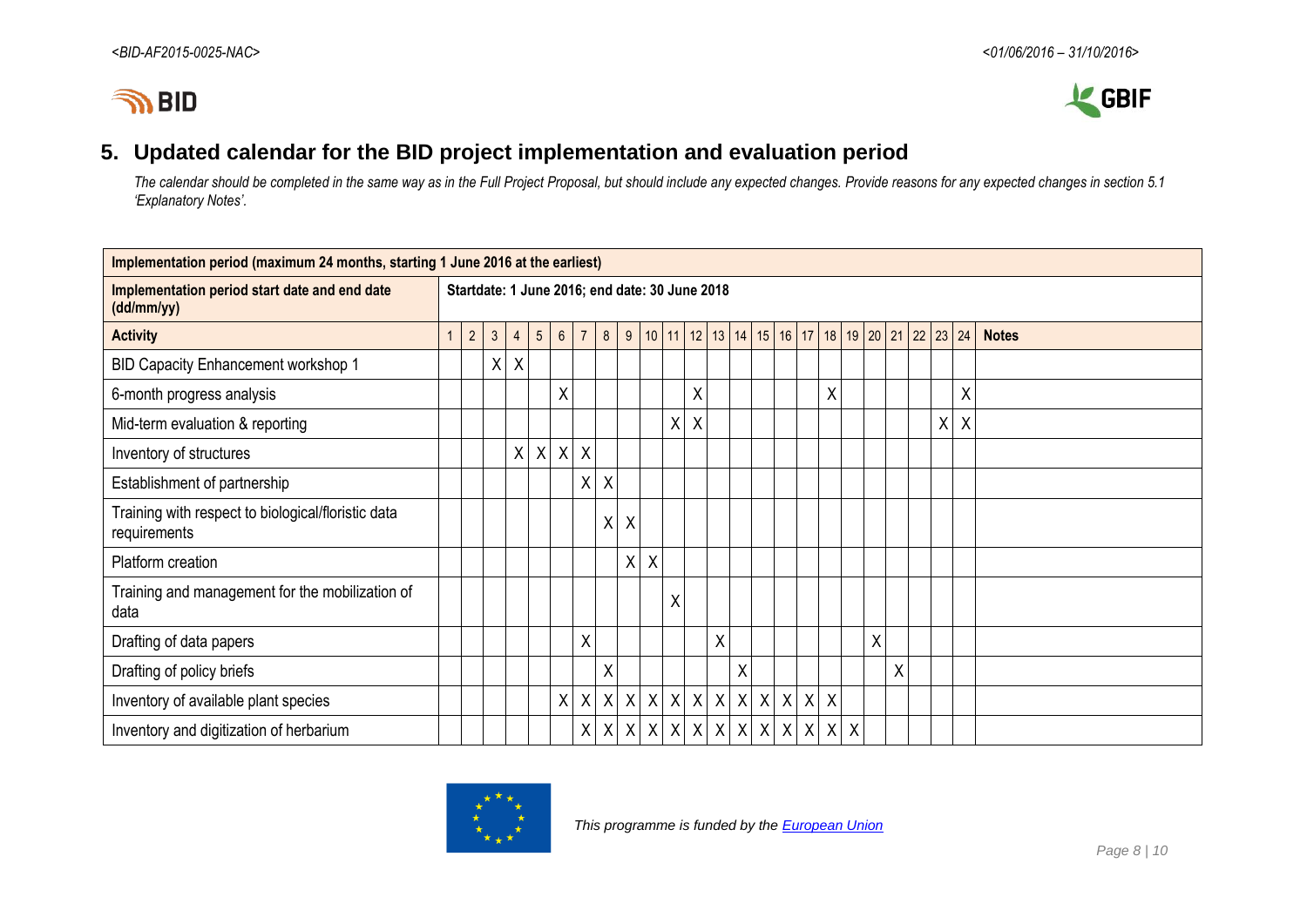| <b>BID</b>                                                                  |          |   |                |                 |         | <b>GBIF</b>                                              |
|-----------------------------------------------------------------------------|----------|---|----------------|-----------------|---------|----------------------------------------------------------|
| Creation of the floristic database                                          |          |   |                |                 |         | $x   x   x   x   x   x   x   x   x   x   x   x   x$<br>X |
| Evaluation period (maximum 6 months, ending 31 December 2018 at the latest) |          |   |                |                 |         |                                                          |
| Evaluation period start date and end date<br>(dd/mm/yy)                     |          |   |                |                 |         | Start date: 1 July 2018, end date 31 Decembre 2018       |
| <b>Activity</b>                                                             | 2        | 3 | $\overline{4}$ | $5\overline{)}$ |         | 6 Notes                                                  |
| Final financial and narrative reporting                                     | $\times$ | X |                |                 |         |                                                          |
| Posting of the database                                                     |          |   | $X \mid$       |                 | $X$ $X$ |                                                          |
| Writing and posting of reports                                              |          |   |                |                 |         | $X$ $X$<br>Χ                                             |

# **5.1.Explanatory notes:**